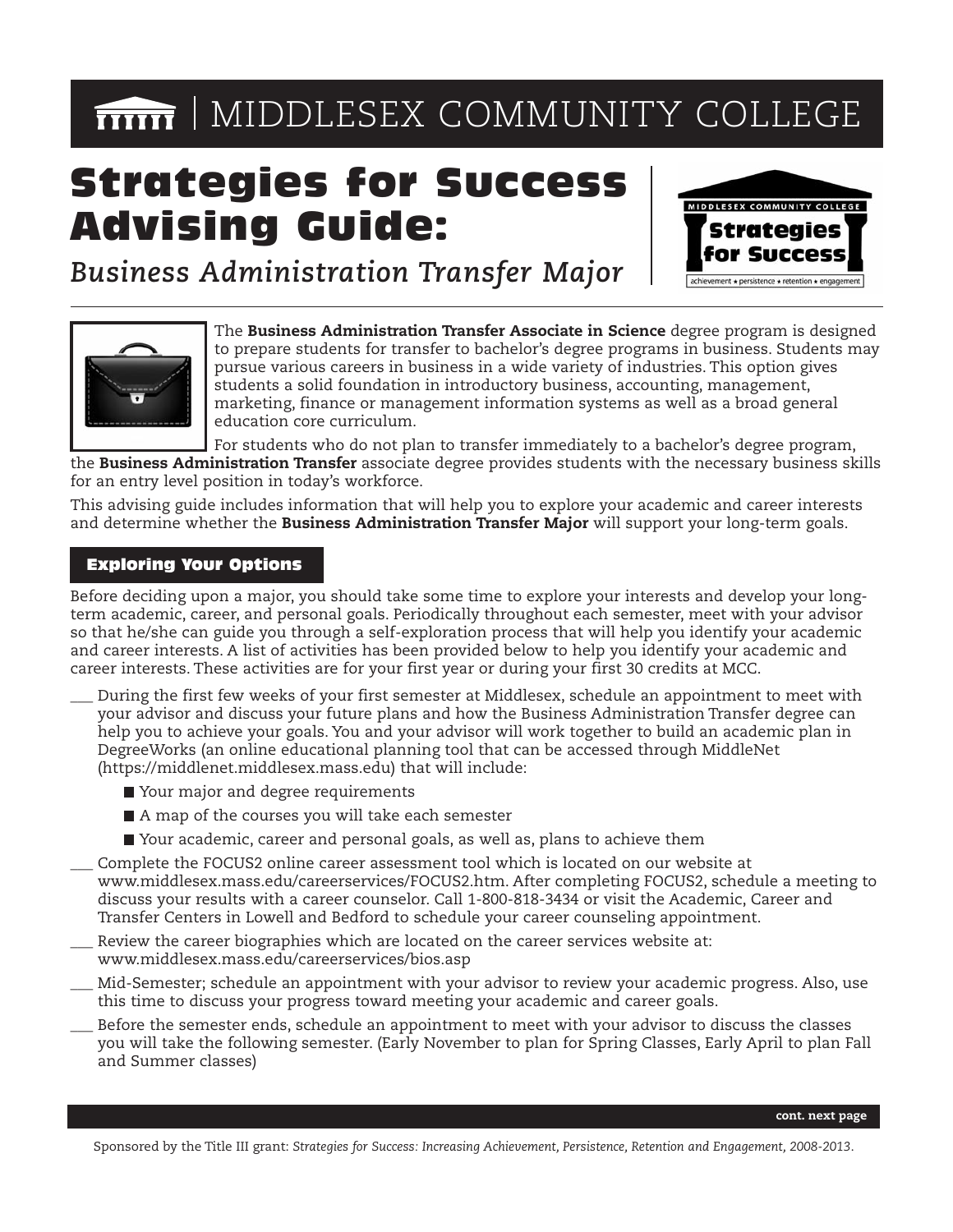

Advising Guide: *Business Administration Transfer Major*

### Is Business Administration Transfer Major the Right Fit for Me?

**Are you a strong communicator who is good at leading, organizing, and working with a team?** Employers look for good communication and supervisory skills. You must effectively communicate with supervisors, subordinates and colleagues. You must also be able to prepare oral and written reports that convey information accurately and successfully. You will need to use a wide range of media, including email, text messages, phone, Facebook, Twitter, etc.

Interpersonal skills such as listening, negotiating, persuading, and presenting are also important. You should be sensitive to the needs of others and to diverse peoples and cultures. Much of the work in business is done in teams. In order to excel at teamwork, and work well under sometimes sustained pressure ask yourself, "How well do you handle difficult situations and conflict?

#### **Are you skilled at working on a computer?**

Spreadsheet skills, in particular, are critical for tasks that involve quantitative work in the business arena. Excellent word processing skills and in using presentation graphics, and web browser tools are crucial. A good understanding of computer housekeeping tasks (folder and file management, virus protection, etc.) are also important.

#### **Do you enjoy solving challenging math problems and working with numbers?**

Running a business is about numbers. If they don't add up, there won't be much of a business. Basic things like cash flow and inventory require simple arithmetic. Complex decisions concerning investments and profitability use higher math skills. Good math skills include accuracy and correct answers. Just as important is the ability to interpret that data to make good decisions.

#### **Business Administration Transfer Self-Exploration Activity:**

Below are some of the traits attributed to different disciplines within business.You don't have to posses all of these to be successful, but the more of them you have, the more likely it is a good fit for you.

As you consider a career in business, examine some of your personal qualities and abilities. Do you have the desire and discipline to develop the skills it takes to join the world of business? Please review the business options and corresponding items below. Checking off the items that are of interest to will help you to determine which areas of business are right for you.

#### **Accounting:**

- \_\_\_ Accountants and auditors assemble, analyze, and check the accuracy of financial information
- \_\_\_ Prefer jobs where you can work with little supervision.
- Prefer doing a variety of tasks, working alone, or being busy all the time.
- \_\_\_ Like work activities that follow set procedures, routines, and standards.
- \_\_\_ Use math skills to solve problems
- \_\_\_ Work with data and detail
- \_\_\_ Have good analytical and math skills

#### **Finance:**

- Take care of the budgets and investments for companies.
- \_\_\_ Track and analyze information, write reports, and communicate with coworkers using computers.
- \_\_\_ Analyze ideas and use logic to determine their strengths and weaknesses
- \_\_\_ Choose a mathematical method or formula to solve problems
- \_\_\_ Decide how to spend money to get the work done and keep track of how the money was used.
- \_\_\_ Quickly and accurately compare numbers and patterns
- \_\_\_ Judge the costs and benefits of a possible action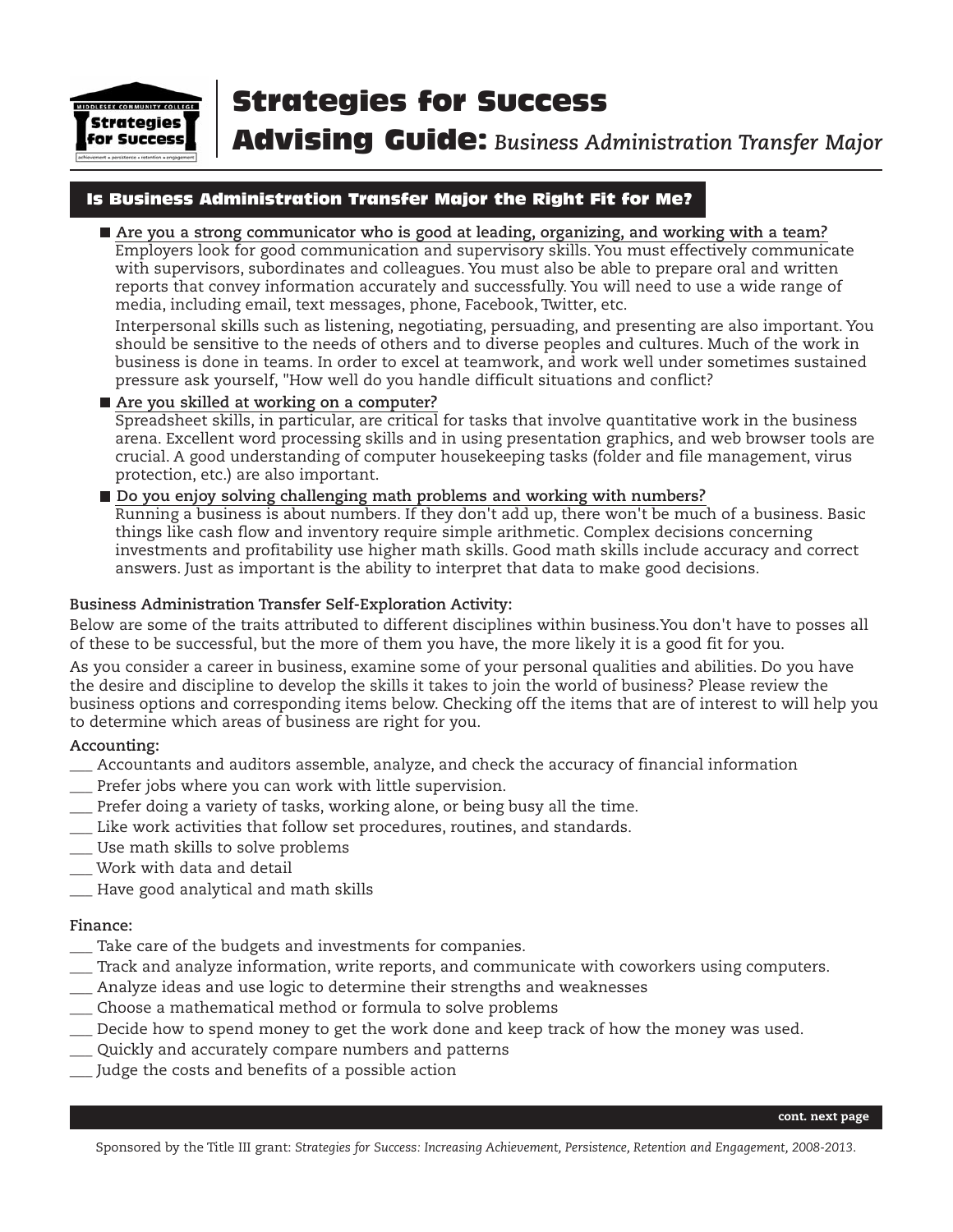

Advising Guide: *Business Administration Transfer Major*

#### **Hospitality:**

- \_\_\_ Work with the public
- \_\_\_ Communicate with supervisors, peers, or subordinates
- \_\_\_ Organize, plan, and prioritize work
- \_\_\_ Schedule work and activities
- \_\_\_ Use computers
- \_\_\_ Notice when something is wrong or is likely to go wrong
- \_\_\_ Are aware of others' reactions and change behavior in relation to them
- \_\_\_ Determine the causes of technical problems and find solutions for them
- \_\_\_ Consider achievement important
- \_\_\_ Consider independence important

#### **Human Resources:**

- \_\_\_ Establish and maintain relationships
- \_\_\_ Resolve conflicts and negotiate with others
- \_\_\_ Provide advice and consultation to others
- \_\_\_ Explain the meaning of information to others
- \_\_\_ Judge the value of objects, services, or people
- \_\_\_ Develop goals and strategies
- \_\_\_ Persuade others to approach things differently
- \_\_\_ Shift between two or more activities or sources of information without becoming confused motivate, develop, and direct people as they work
- \_\_\_ Like work activities that follow set procedures, routines, and standards
- \_\_\_ Like to work with data and detail
- \_\_\_ Prefer working where there is a clear line of authority to follow

#### **Management:**

- \_\_\_ Like reading business reports & examining financial statements
- \_\_\_ Analyze information and develop solutions
- \_\_\_ Express ideas clearly when speaking or writing
- \_\_\_ Develops rules or follows guidelines for arranging items
- \_\_\_ Thinks of new ideas or original and creative ways to solve problems
- \_\_\_ Use math and science skills to solve problems
- \_\_\_ Determine the causes of technical problems and find solutions for them
- \_\_\_ Consider achievement important
- \_\_\_ Consider recognition important
- \_\_\_ Consider relationships important
- \_\_\_ Coordinate the work and activities of others
- \_\_\_ Like work activities that have to do with ideas and thinking
- \_\_\_ Uses computers

#### **Marketing:**

- \_\_\_ Develops marketing plans to sell products or services
- \_\_\_ Stays up to date on trends and pop culture
- \_\_\_ Thinks creatively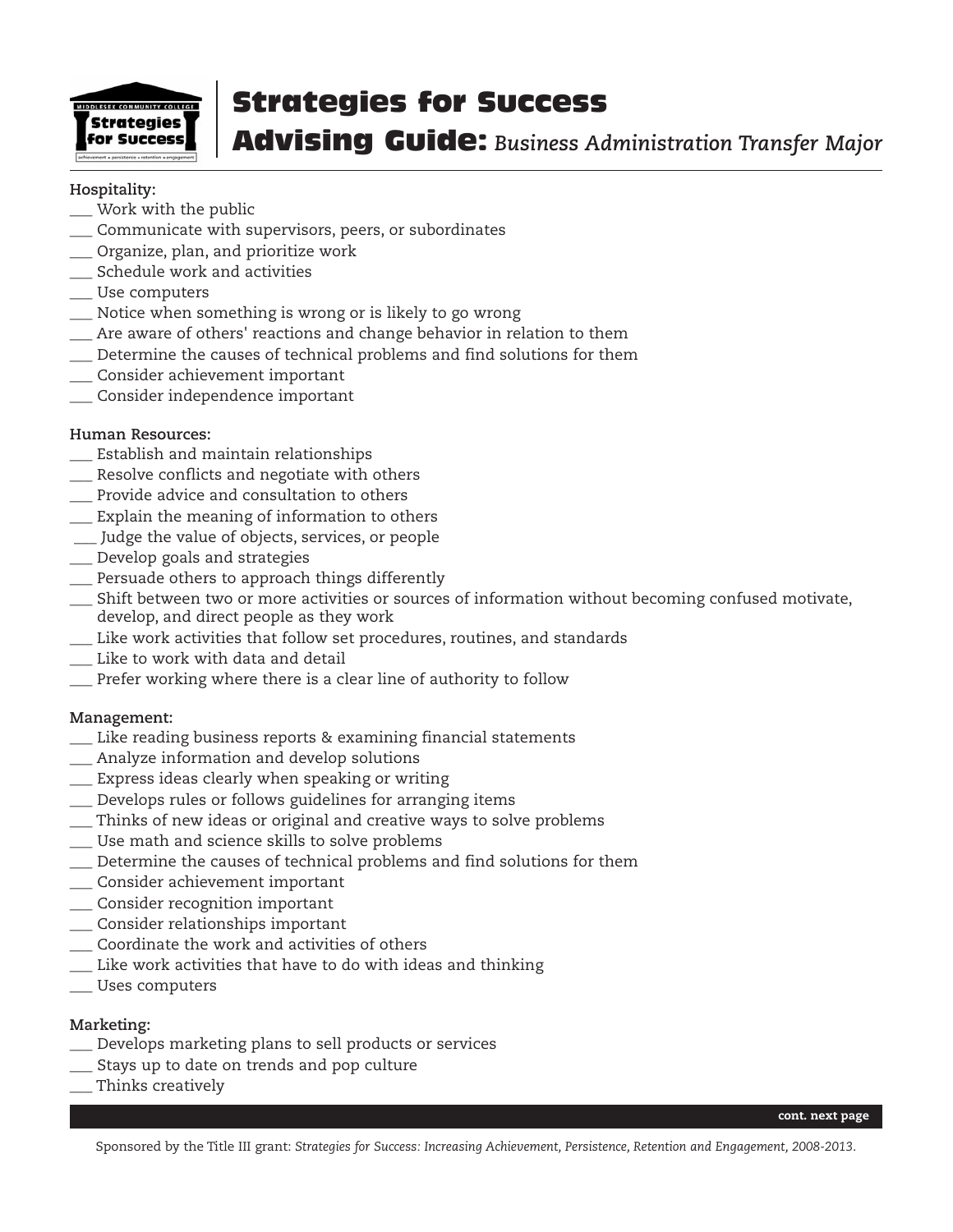

Advising Guide: *Business Administration Transfer Major*

- \_\_\_ Develops and build teams
- \_\_\_ Uses computers
- \_\_\_ Analyze data or information
- \_\_\_ Express ideas clearly when speaking or writing
- \_\_\_ Likes to get a feeling of accomplishment from their work
- \_\_\_ Consider independence important
- \_\_\_ Likes to work in jobs which have opportunities for them to advance, be recognized for their work, and direct and instruct others
- \_\_\_ Likes to lead and persuade others, make decisions, and take risks for profit

#### **Non-Profit Organizations:**

- \_\_\_ Strong interest in the issues related to the mission of the nonprofit organization.
- \_\_\_ Excellent oral and written communication skills.
- \_\_\_ Motivate, train, and supervise others.
- \_\_\_ Ability to work creatively with limited human and financial resources
- \_\_\_ Analyze needs and requirements when designing projects
- \_\_\_ Solve problems by bringing others together to discuss differences
- \_\_\_ Looks for ways to help people
- \_\_\_ See attributes for both management & marketing

#### **Public Administration:**

*See attributes for both management, marketing & non-profit organizations*

#### **Public Relations:**

- \_\_\_ Write press releases and plan events and news conferences
- \_\_\_ Regularly interact with people, establish and maintain relationships
- \_\_\_ Have good writing and organization skills
- \_\_\_ Work with the public
- \_\_\_ Judge the value of objects, services or people
- \_\_\_ Develop and build teams
- \_\_\_ Develop goals and strategies

#### **Retail:**

*See attributes for management, marketing, human resources*

#### **Sales:**

*See attributes for marketing*

- \_\_\_ Enjoys reviewing and analyzing information
- \_\_\_ Feels comfortable talking with a person one on one and as well as groups
- \_\_\_ Able to tell what a person might be thinking or feeling
- Good communication and persuasion skills

#### Business Administration Transfer Program Outcomes

Graduates of the program are prepared to:

Demonstrate knowledge of the practice of management, marketing and accounting, and the applications of these topics in the business environment;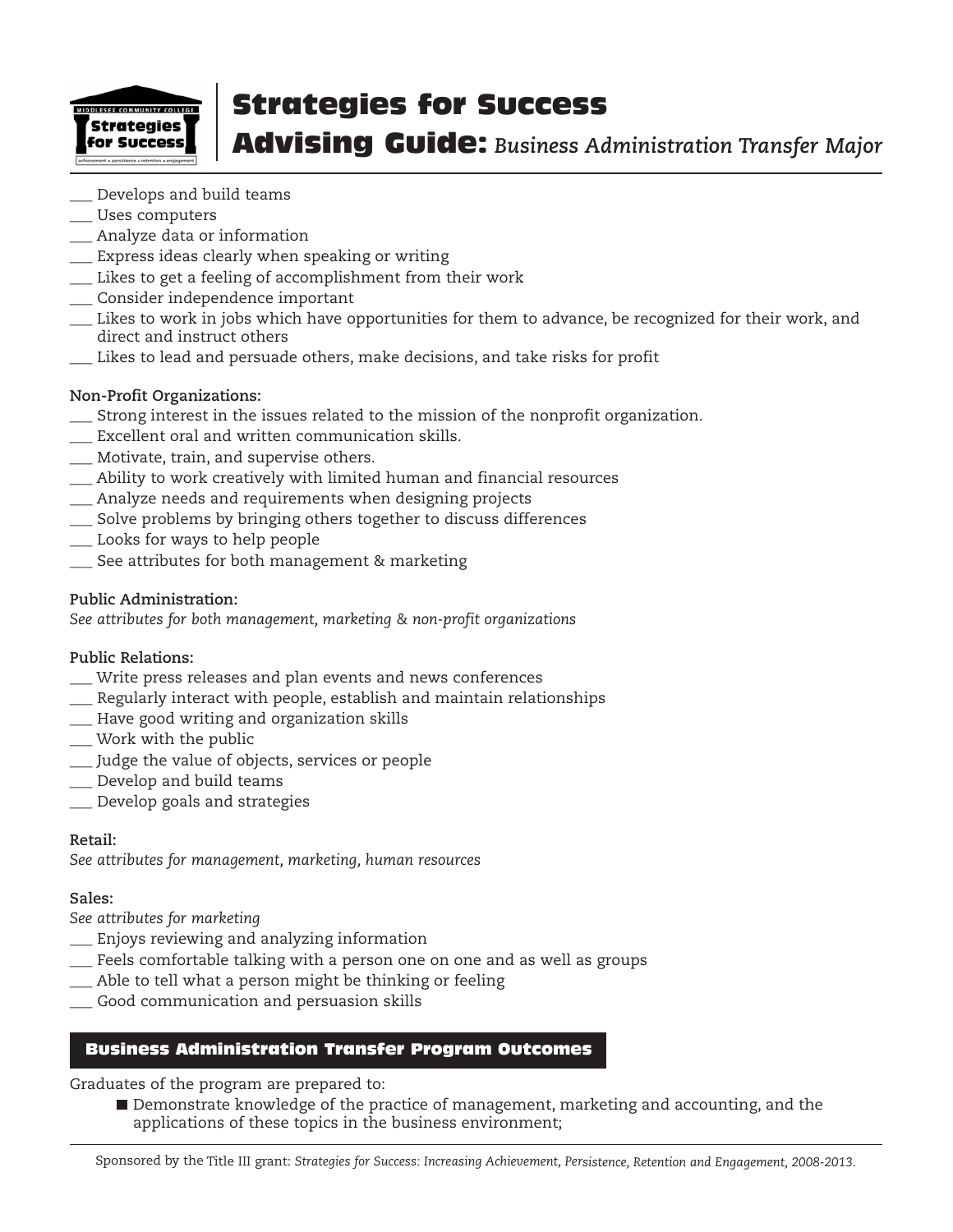

# Advising Guide: *Business Administration Transfer Major*

- Transfer to a business administration bachelor's degree program;
- Communicate effectively using written, oral and nonverbal techniques, including the use of technology in the gathering and presentation of information;
- Use critical thinking skills to appraise and evaluate business practices, including the use of quantitative and qualitative techniques;
- Recognize the presence of various cultures in the business world and comprehend the need to have a global perspective when analyzing and planning in a business environment;
- Demonstrate their knowledge of the concept of ethics and social responsibility and if/how business integrates this into their ongoing operations;
- Comprehend the rapid change taking place in the business environment and demonstrate an ability to engage in ongoing professional development.

**-AND-**

- Use knowledge acquired at MCC as a foundation for continued study and/or practical application;
- Interpret and analyze information in order to engage in critical thinking and problem solving;
- Communicate, use information, and employ technology effectively;
- Communicate an understanding of the world from a global perspective;
- Demonstrate social responsibility within the college community;
- Demonstrate the capacity for on-going personal and professional development

#### The Career Path

There are many and varied options to consider within the business world. Below are some of the more common ones:

- **Accounting**: Budget Analysis, Compliance, Tax Planning, Public, Corporate
- **Finance/Management**: Banking Investment, Banking Insurance, Corporate and Financial
- Hospitality: Catering, Hotel Administration, Tourism, Travel Agent
- **Human Resources**: Administration, Benefits and Compensation Compliance Operations, Development, Recruiting, Training and Development
- **Management/Chain**: Finance, Human Resources, Information Technology, Marketing, Supply Chain
- **Marketing/Purchasing**: Customer Relations, Procurement Research, Product Management,
- **Non-Profit Organizations**: Administration, Case/Project Management, Community Organizing
- **Public Administration**: Administration, Finance, Human Resources, Policy Analyst
- **Public Relations**: Event Planning, Journalism, Media Planning, News Analysis
- **Retail**: Inventory Control, Logistics, Management, Merchandising, Sales Planning, Finance, Human Resources, Supply Chain, Enterprise Issues, (Sustainability, Privacy), Asset Protection,
- **Sales**: Healthcare, Insurance, Pharmaceuticals

#### **Career Planning Activities:**

- Work with your advisor to create a Career Plan. As a student who is on the Career Path, your focus should be on building your skill-set and marketing yourself for a job.
- Work with an MCC career counselor who can help you create a resume and cover letter. Consider looking for an internship to enhance your skills and establish some work experience. Call 1-800-818- 3434 or visit the Academic, Career and Transfer Centers in Lowell and Bedford to schedule your career counseling appointment.
- Continue to work with an MCC career counselor who can help you with interview skills and job search techniques. Schedule an appointment with your advisor to follow up on your career plan.